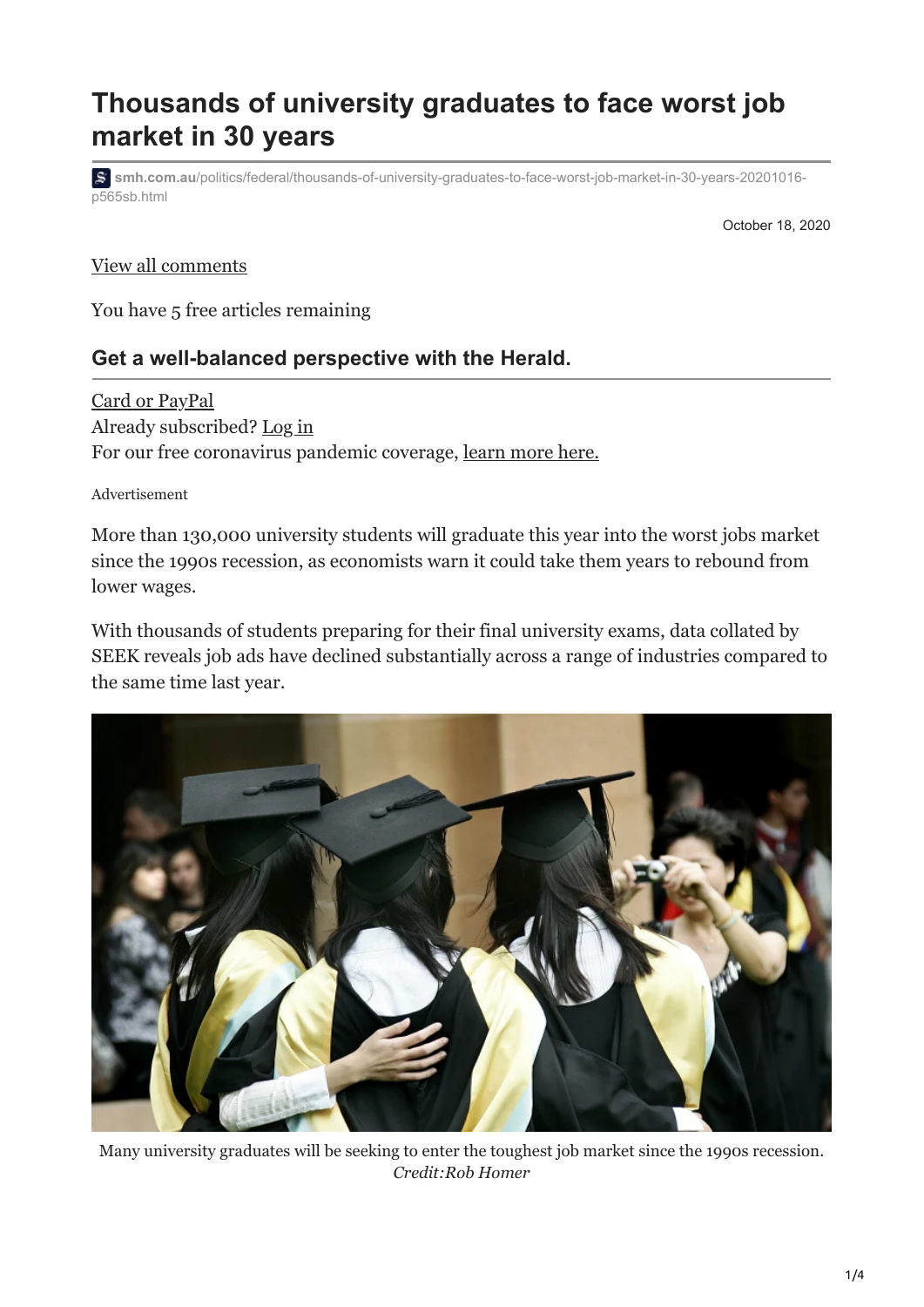Accounting job ads had declined by almost 44 per cent, legal jobs ads by 43 per cent, IT job ads by 38 per cent, and sales job ads by 30 per cent.

Separate research by Deloitte Access Economics predicts the unemployment will remain high until 2024, rising to 8.3 per cent in 2021-22 before slowly declining to 7.6 per cent in 2022-23, 6.8 per cent in 2023-24 and 6.2 per cent in 2024-25. The rate in 2019-20 was 5.6 per cent.

## **Related Article**

Chief economist Chris Richardson said the figures underscored the "really tricky time" facing new graduates or school leavers looking to start their working life.

"These are the ones who ... if we revisit them in 10, 20 or 30 years time, over that time, compared to someone arriving [in the workforce] not in a recession, end up with lower wages. They are the classic scarring victims," Mr Richardson said.



Department of Education figures show the number of domestic students graduating with bachelor degrees in universities across Australia has increased from about 133,600 in 2015 to almost 139,000 in 2019. Given enrolments have remained steady in recent years, the class of 2020 is also expected to comprise more than 130,000 graduates.

The impact of scarring on graduates - that is the negative impact of entering the workforce during a downturn - has been extensively studied in places such as America and Europe but has drawn little research focus in Australia.

#### Advertisement

However, a Department of Treasury research paper, published in June, found that a 5 percentage point increase in the rate of unemployment causes a decline in earnings of 8 per cent in the first year after graduation and 3.5 per cent after five years, before fading to around zero 10 years on.

University of Melbourne economics professor Jeff Borland said this meant graduates who entered the workforce in this kind of downturn would earn on average 30 per cent less over their first five years compared to those who graduated in a normal labour market.

He said it was still too early to say how deep the COVID-19 recession would be, but even on a "best case scenario" graduates over the next one to two years would enter a labour market "as bad as any time in the last 30 years".

"We're likely to see outcomes for young people that are worse than anything that young people have had to experience since the 1990s recession," Professor Borland said.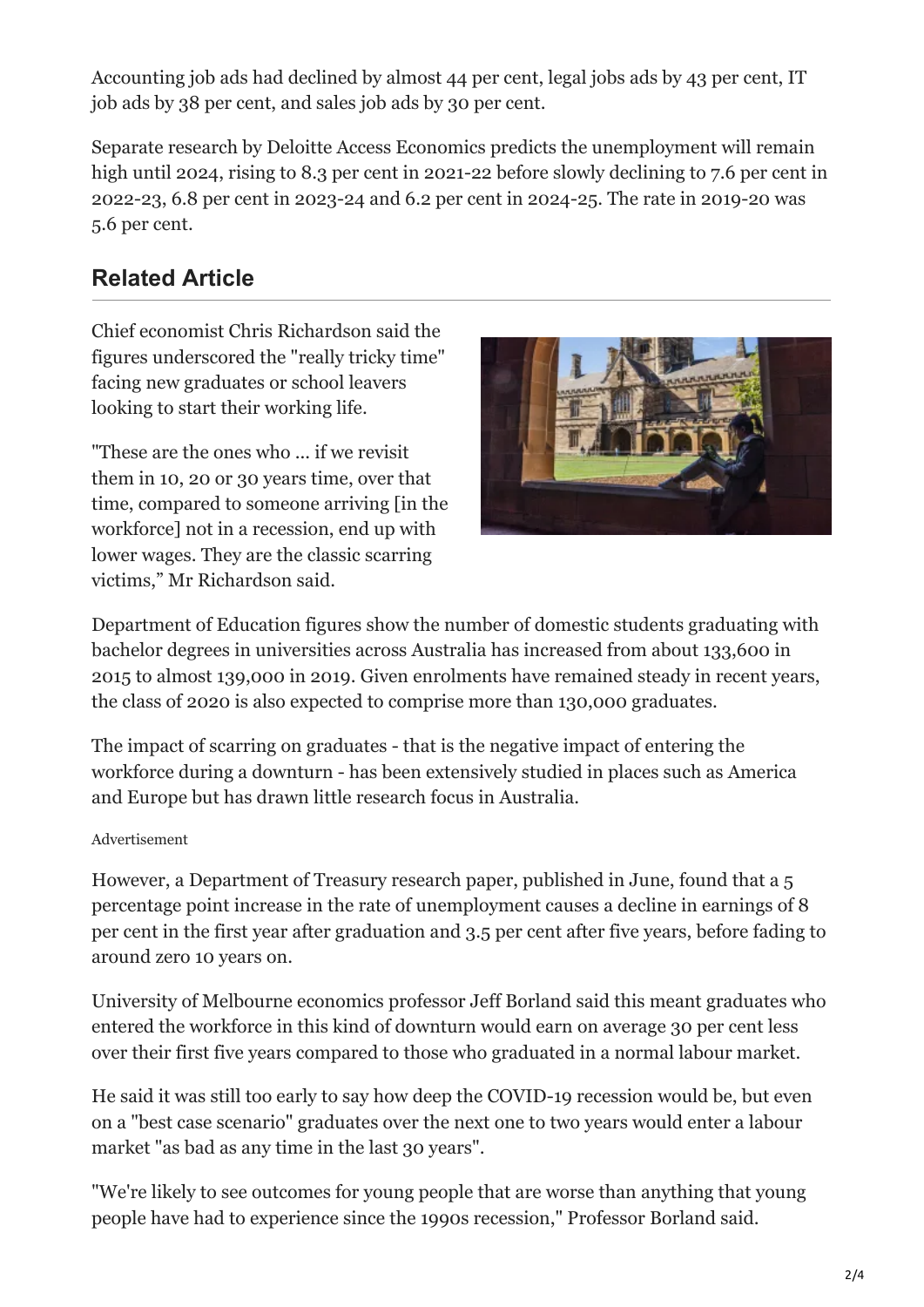Unemployment jumped to 16.1 per cent for 15- to 24-year-old workers in May, up from 11.3 per cent in March, before dropping to 14.5 per cent in September.

Economist Jim Stanford, director of the Australia Institute's Centre for Future Work, said it was a "sad reality" that some graduates would experience a permanent downward shift in their employment trajectory and "never catch up".

### **Related Article**

"This is definitely the worst job market Australia has faced in 30 years. And young people always get the short end of the stick: they are typically the last hired in an upturn, and first fired in a downturn," Dr Stanford said.

Liam Donohoe, president of the University of Sydney's Students' Representative Council, said there was "widespread fear



and uncertainty" among the student cohort preparing to graduate this year.

"Many of the roles they were hoping to take up either don't exist or are so few and competitive as to make them unrealistic," Mr Donohoe said.

Currently, there are 7.8 entry-level applicants for each available job at their experience level, up from 5.5 last year, Anglicare Australia's Jobs Availability Snapshot shows. This figure does not include experienced workers who could also apply for entry-level positions, which would push the competition up to 106 people per job.

The effects of the coronavirus-induced recession on young workers' careers was a major focus of last week's federal budget after analysts estimated these new entrants could take [a decade-long income hit worth \\$32,000.](https://www.smh.com.au/politics/federal/young-workers-face-32-000-income-hit-as-calls-grow-for-more-stimulus-20200626-p556gc.html)

Under the budget changes, employers that hire young workers who were studying or unemployed to fill a new job [will get up to \\$10,400 in a hiring credit](https://www.smh.com.au/politics/federal/young-people-focus-of-government-s-covid-19-jobs-recovery-plan-20201001-p5614s.html) from the government. The \$6 billion spending measure is estimated to create 450,000 new jobs.

### **Get our Morning & Evening Edition newsletters**

The most important news, analysis and insights delivered to your inbox at the start and end of each day. Sign up to *The Sydney Morning Herald*'s newsletter [here](https://login.myfairfax.com.au/signup_newsletter/40?channel_key=zHE9EWDHf1XPuz3Phk0YIg&callback_uri=https://www.smh.com.au), *The Age*'s newsletter [here](https://login.myfairfax.com.au/signup_newsletter/44?channel_key=4vLxp6nBuWVKEPLaQuUKwA&callback_uri=https://www.theage.com.au), *Brisbane Times*' [here a](https://login.myfairfax.com.au/signup_newsletter/2095?channel_key=7SMsQ6jjgIqPyo9XFzdzWg&callback_uri=https://www.brisbanetimes.com.au)nd *WAtoday*'s [here.](https://login.myfairfax.com.au/signup_newsletter/2142?channel_key=cWvEleexy48f-PI5-jlBnw&callback_uri=https://www.watoday.com.au)

[License this article](http://rightsportal.copyright.com.au/pages/republicationpage.aspx?author=Lisa%20Visentin%20and%20Jennifer%20Duke&publication=SMH&publicationdate=2020-10-18T13%3A05%3A00Z&publisher=fxj&title=Thousands%20of%20university%20graduates%20to%20face%20worst%20job%20market%20in%2030%20years&url=https%3A%2F%2Fwww.smh.com.au%2Fpolitics%2Ffederal%2Fthousands-of-university-graduates-to-face-worst-job-market-in-30-years-20201016-p565sb.html)

- [University](https://www.smh.com.au/topic/university-63k)
- [Coronavirus pandemic](https://www.smh.com.au/coronavirus-pandemic)

#### **From our partners**